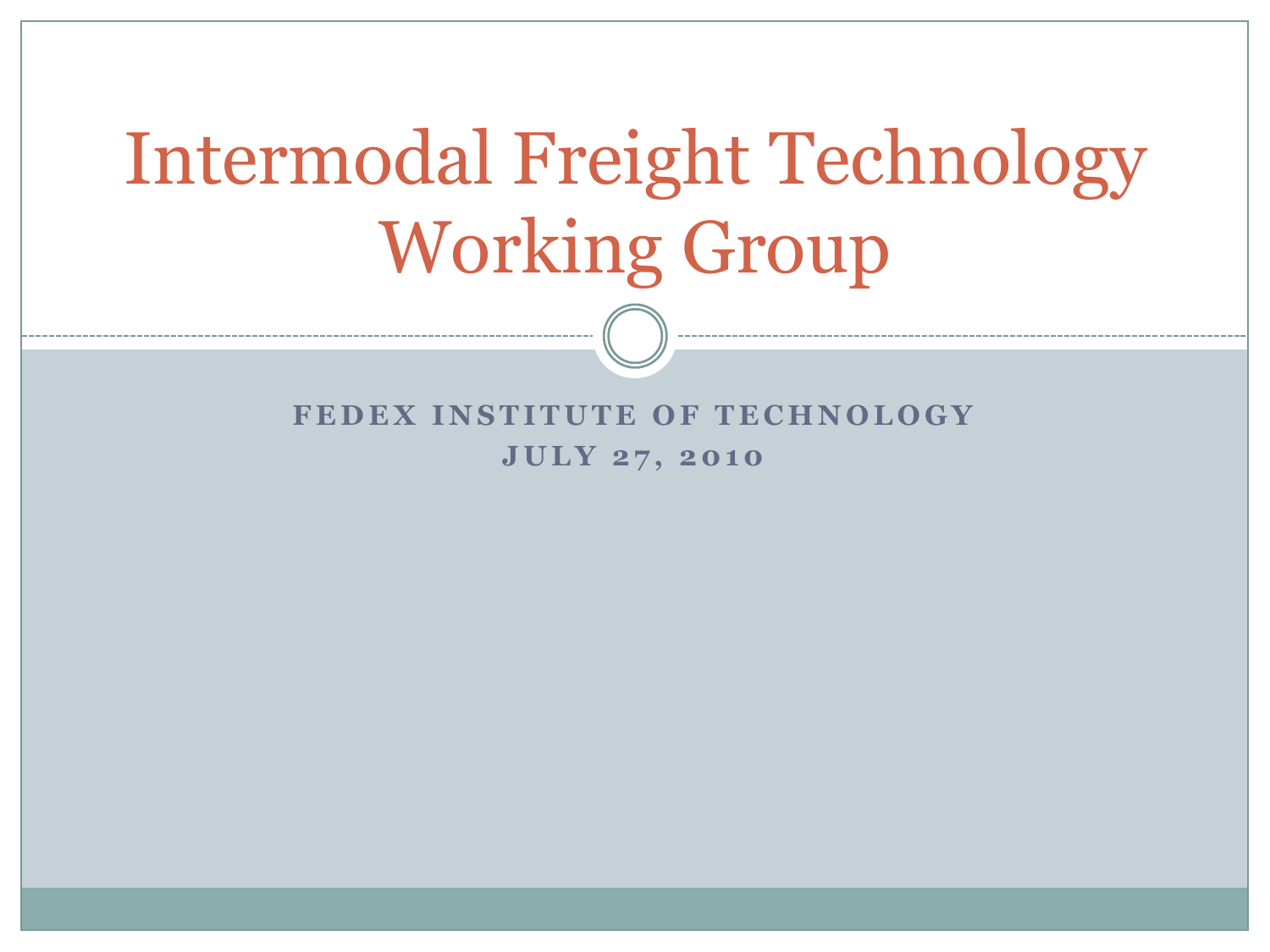## About Memphis MPO

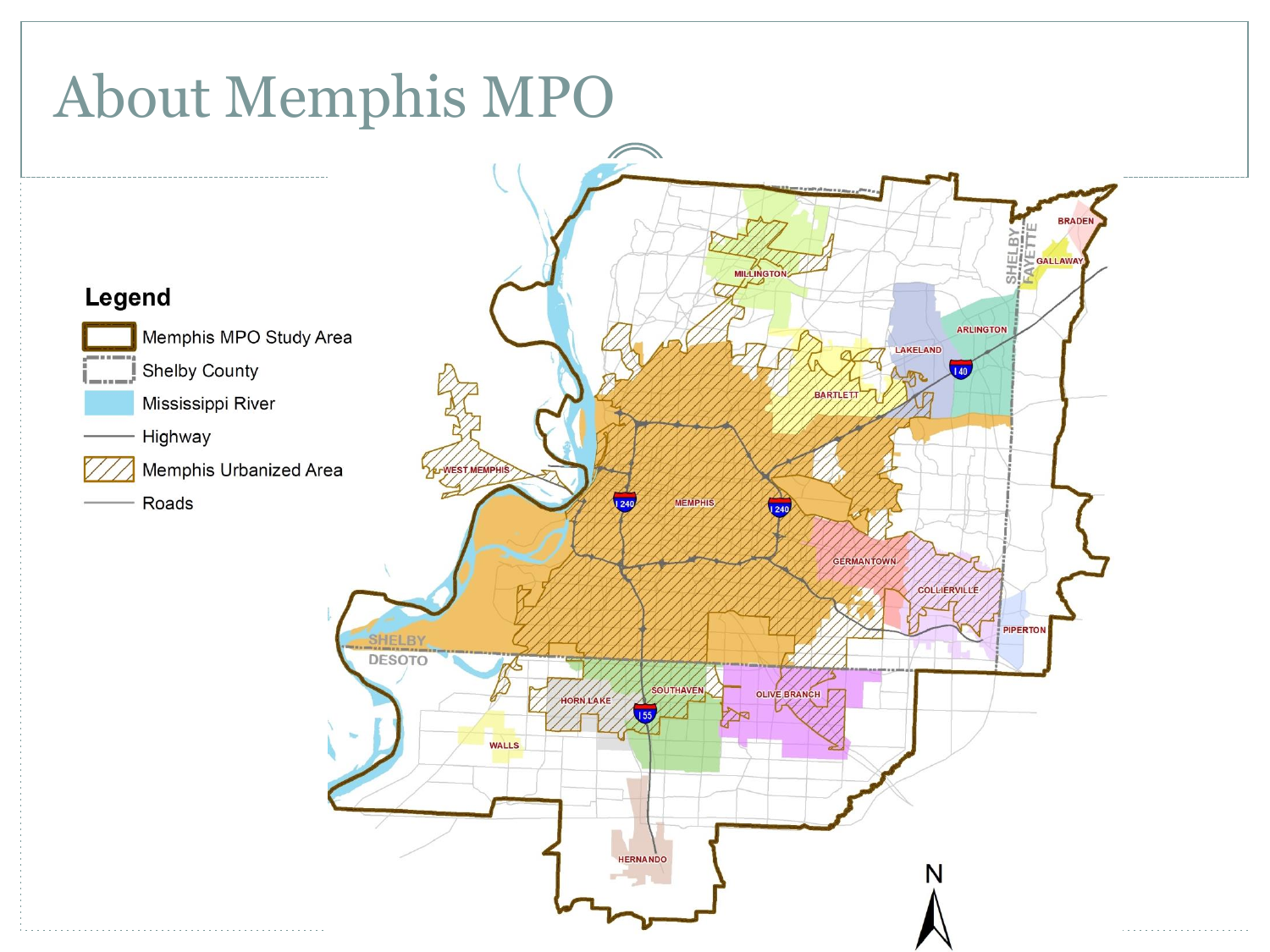#### Memphis Freight Statistics

- World's Busiest Air Cargo Airport
- Five Class 1 railroad (BNSF, CN, UP, NS & CSX)
- Very High Truck volumes major interstate highways such as I-40, I-240 and I-55
- 2nd-largest port on the Mississippi River and the 4th-largest inland port in the U.S
	- Primarily used for bulk items, i.e. farming, crude material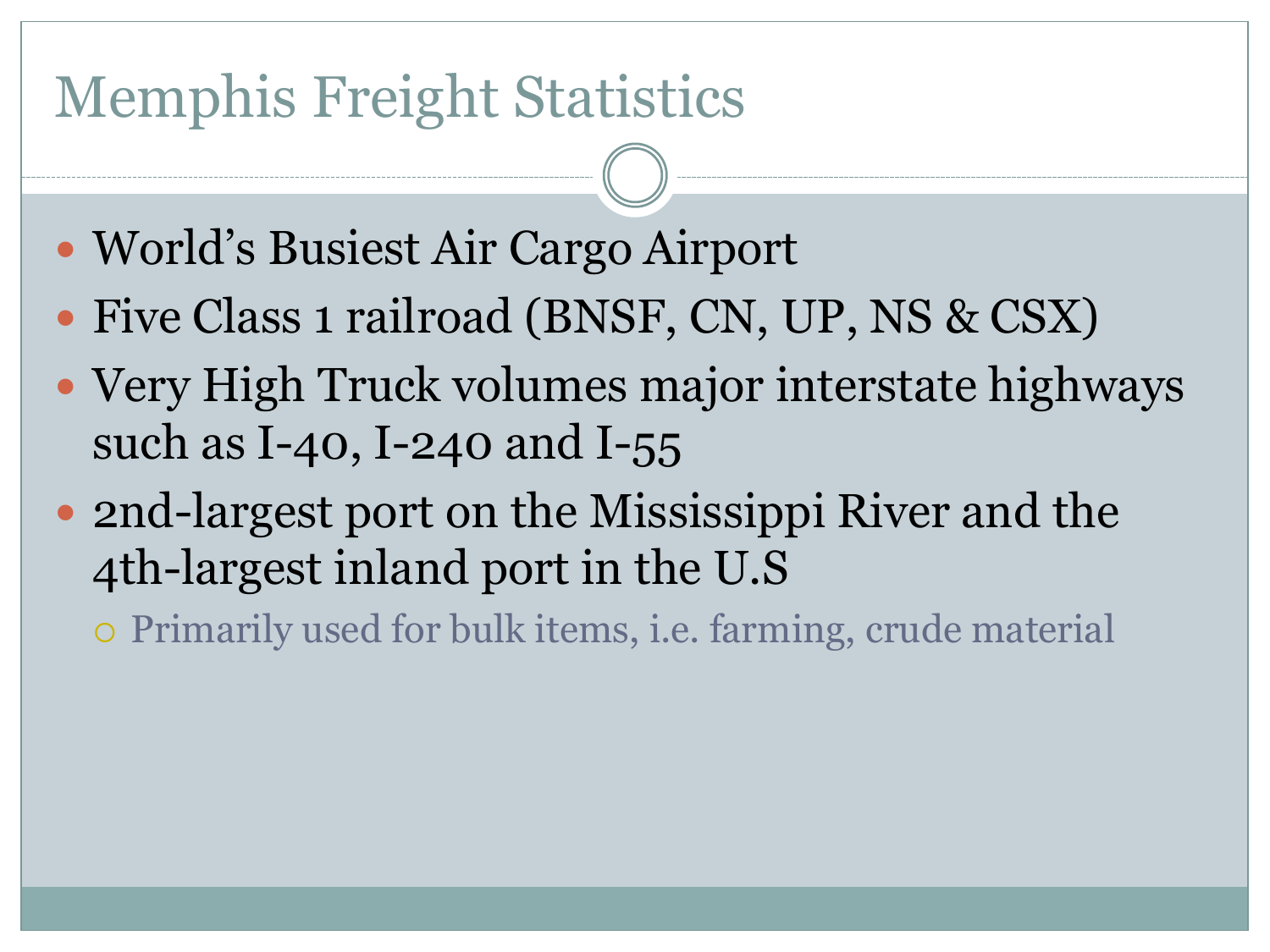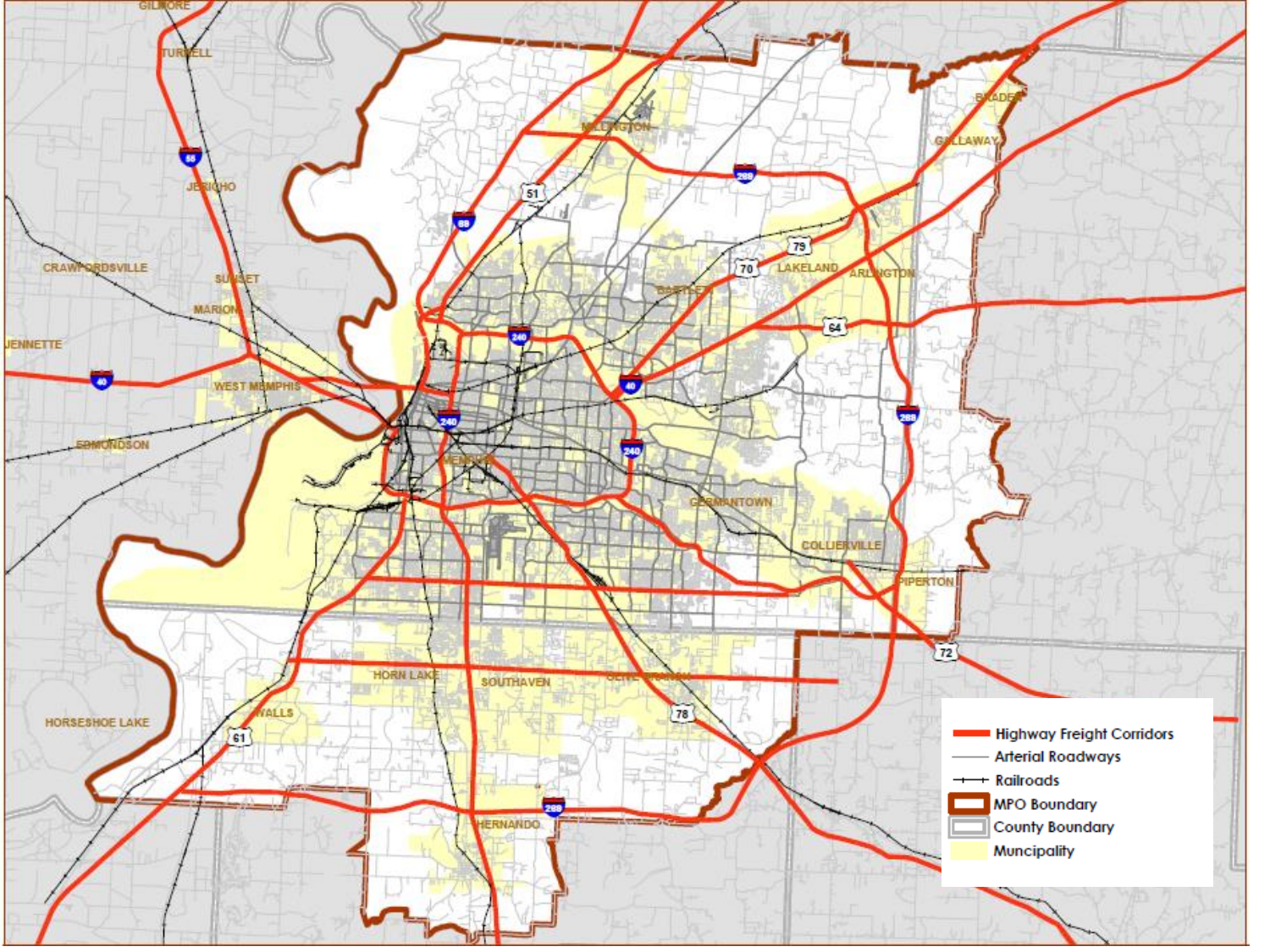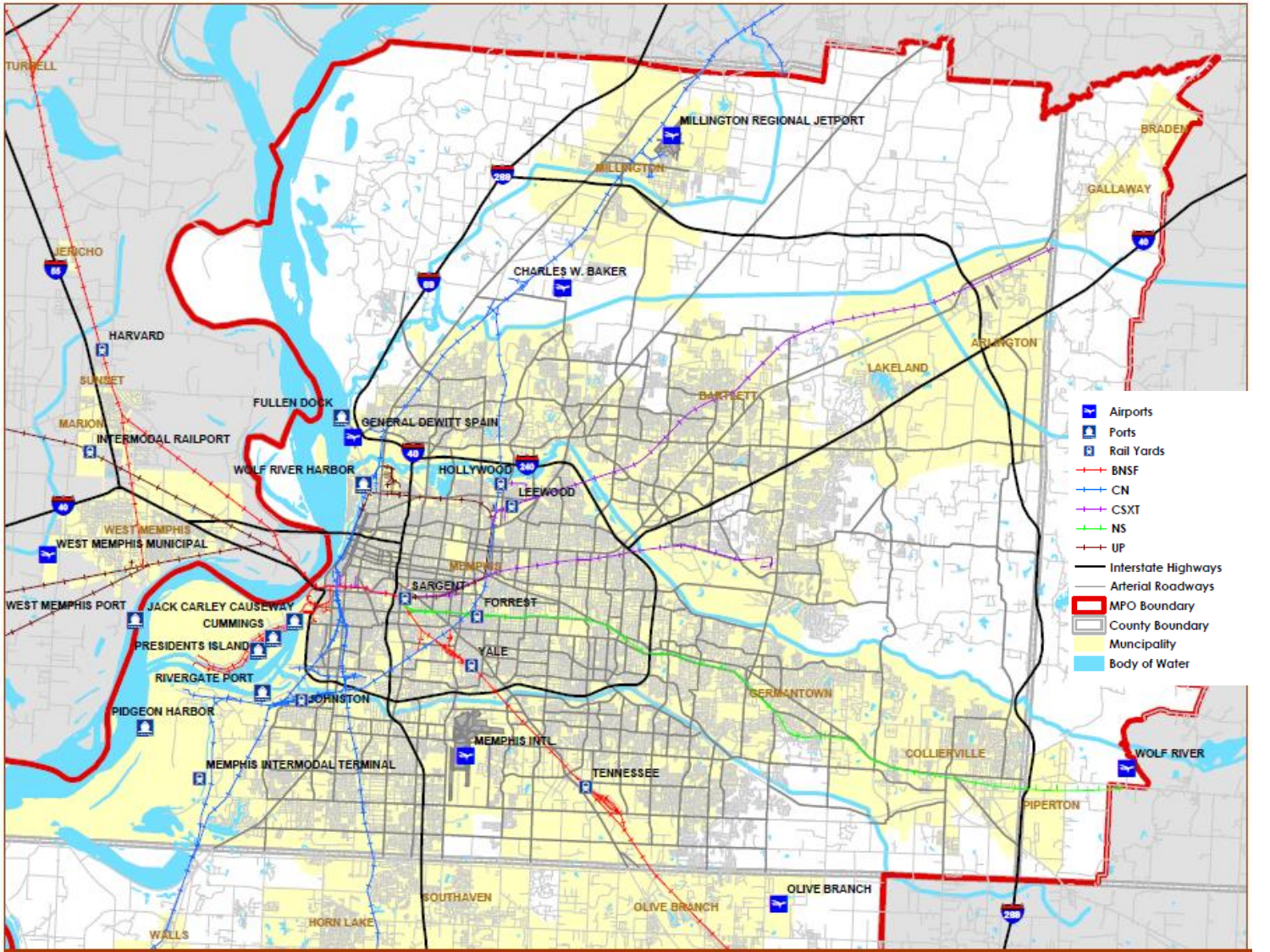#### Recent Freight Related Developments

- New NS Intermodal Yard in Rossville TN
	- 350,000 Annual lifts
- BNSF Intermodal Facility Expansion
	- 1 million Annual lifts (capacity)
- Memphis Urban Area Regional ITS Architecture Update
	- ATMS- 5 Railroad Operations Coordination
	- CVO-02 Freight Administration
- Implementation of SmartWay (TDOT)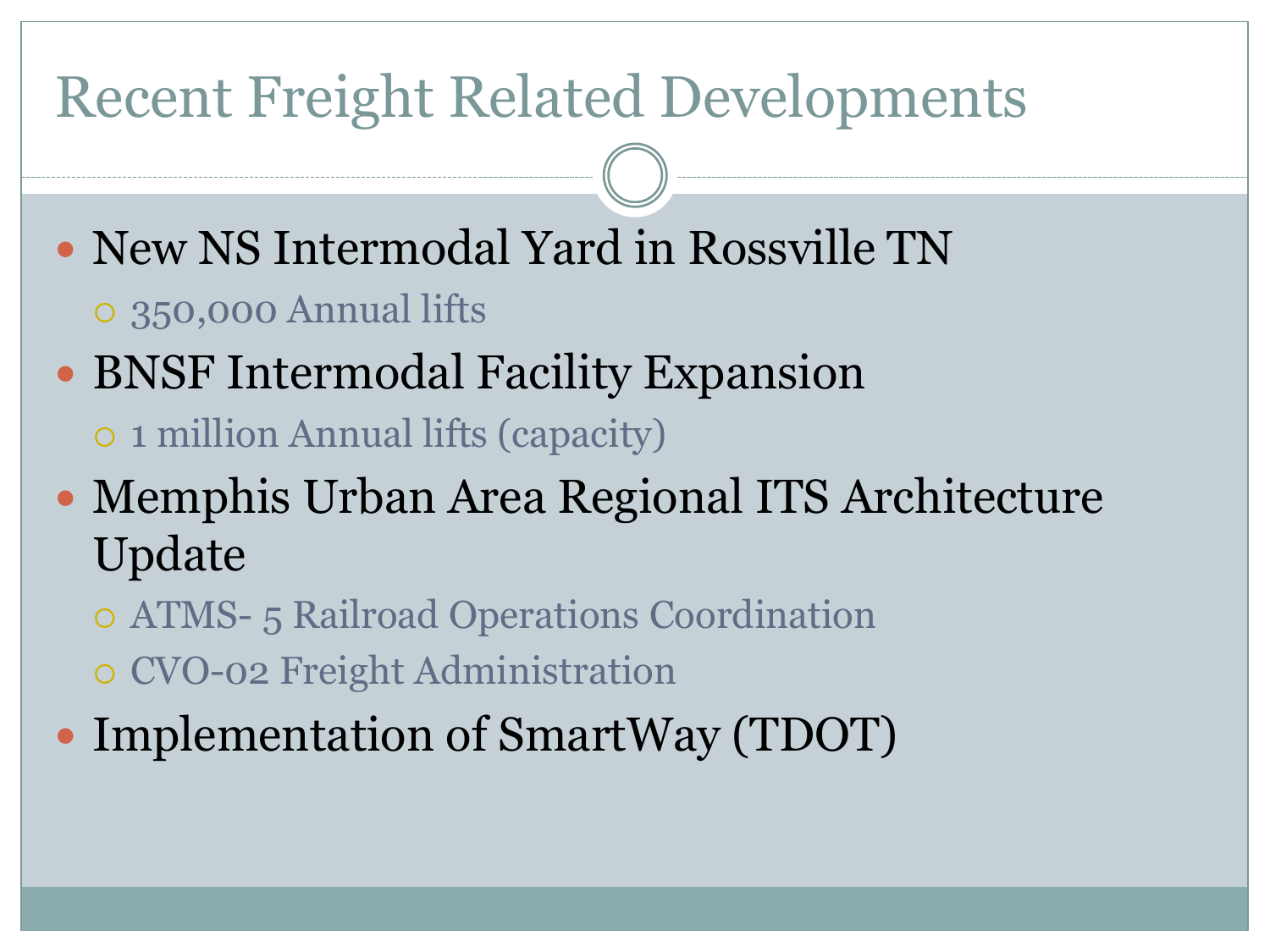## MPO Area Needs and Challenges

- Congestion
- Safety
- Security
- Environmental Impact
- Economic
- **Lack of Public-Private Partnership**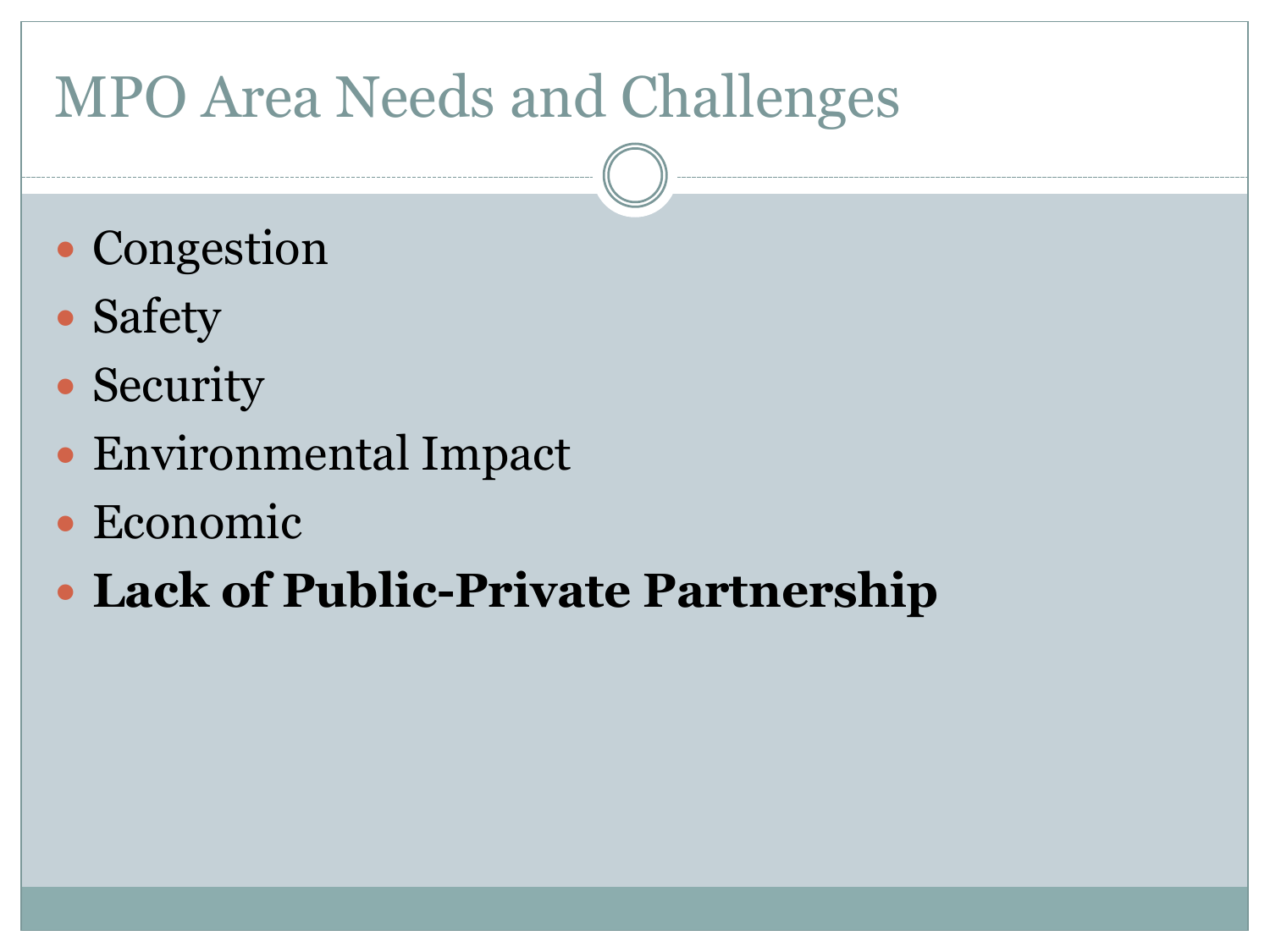## Planning Efforts

- EIS Study for Third Bridge Crossing Underway
- Through Travel Survey Underway
- Regional Freight Infrastructure Plan Completed
- I-269/I-69 NAFTA Corridor Study
- Aerotropolis
- Southern Poplar Corridor Study Completed
- Lamar Ave. Corridor Study Completed